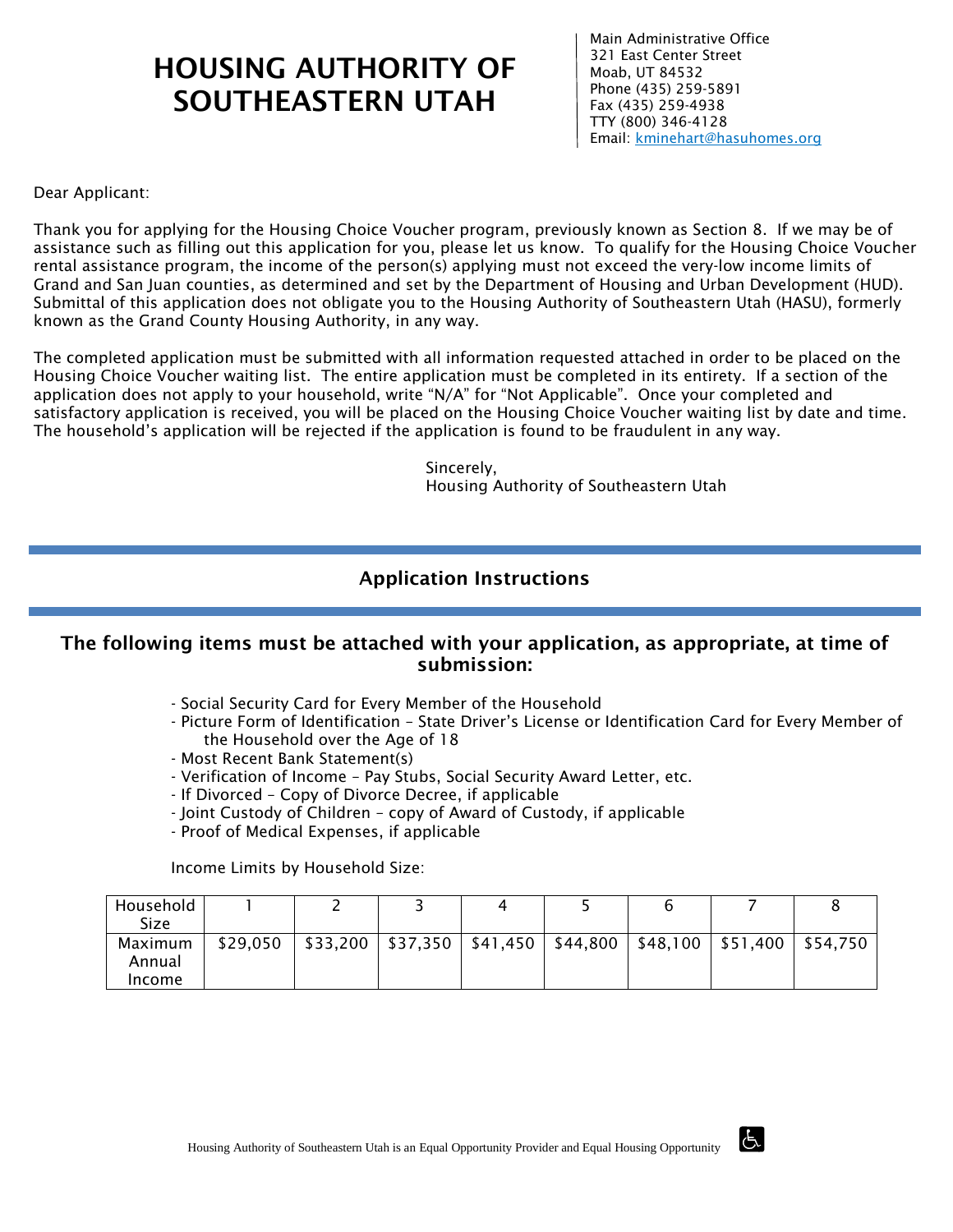## **APPLICATION** HOUSING CHOICE VOUCHER PRELIMINARY APPLICATION

| А.   | <b>GENERAL INFORMATION: PLEASE PRINT</b> |                                                                          |                                                                                                                                                                                                                                                |
|------|------------------------------------------|--------------------------------------------------------------------------|------------------------------------------------------------------------------------------------------------------------------------------------------------------------------------------------------------------------------------------------|
|      |                                          |                                                                          |                                                                                                                                                                                                                                                |
|      |                                          |                                                                          |                                                                                                                                                                                                                                                |
|      |                                          |                                                                          |                                                                                                                                                                                                                                                |
|      |                                          |                                                                          |                                                                                                                                                                                                                                                |
|      |                                          |                                                                          |                                                                                                                                                                                                                                                |
|      |                                          | LIST THE APPLICANT AND ALL OTHER PERSONS WHO WILL BE LIVING IN THE UNIT: |                                                                                                                                                                                                                                                |
| NAME |                                          |                                                                          | <b>RELATIONSHIP BATE OF BIRTH SEX SOCIAL SECURITY NUMBER</b>                                                                                                                                                                                   |
|      |                                          |                                                                          |                                                                                                                                                                                                                                                |
|      |                                          |                                                                          |                                                                                                                                                                                                                                                |
|      |                                          |                                                                          |                                                                                                                                                                                                                                                |
|      |                                          |                                                                          |                                                                                                                                                                                                                                                |
|      |                                          |                                                                          |                                                                                                                                                                                                                                                |
|      |                                          |                                                                          |                                                                                                                                                                                                                                                |
|      |                                          |                                                                          |                                                                                                                                                                                                                                                |
|      |                                          |                                                                          |                                                                                                                                                                                                                                                |
|      |                                          |                                                                          |                                                                                                                                                                                                                                                |
|      | the home? Circle One: Yes/No             |                                                                          | Are you or your family currently living in or fleeing from a situation where you are being subjected to or victimized by violence in                                                                                                           |
| В.   | <b>INCOME</b>                            |                                                                          |                                                                                                                                                                                                                                                |
|      |                                          |                                                                          | For each type of income that your household receives, give the source of income and the amount. List all income such as<br>welfare, child support, social security, income from assets, pensions, retirement etc. ALL INCOME WILL BE VERIFIED. |
|      | <b>FAMILY MEMBER</b>                     | SOURCE OF INCOME                                                         | <b>MONTHLY GROSS INCOME</b>                                                                                                                                                                                                                    |
|      |                                          |                                                                          |                                                                                                                                                                                                                                                |
|      |                                          |                                                                          |                                                                                                                                                                                                                                                |
|      |                                          |                                                                          |                                                                                                                                                                                                                                                |
|      |                                          |                                                                          |                                                                                                                                                                                                                                                |
|      |                                          |                                                                          |                                                                                                                                                                                                                                                |
|      |                                          |                                                                          | TOTAL MONTHLY GROSS INCOME \$ ________________________________                                                                                                                                                                                 |

 $\overline{d}$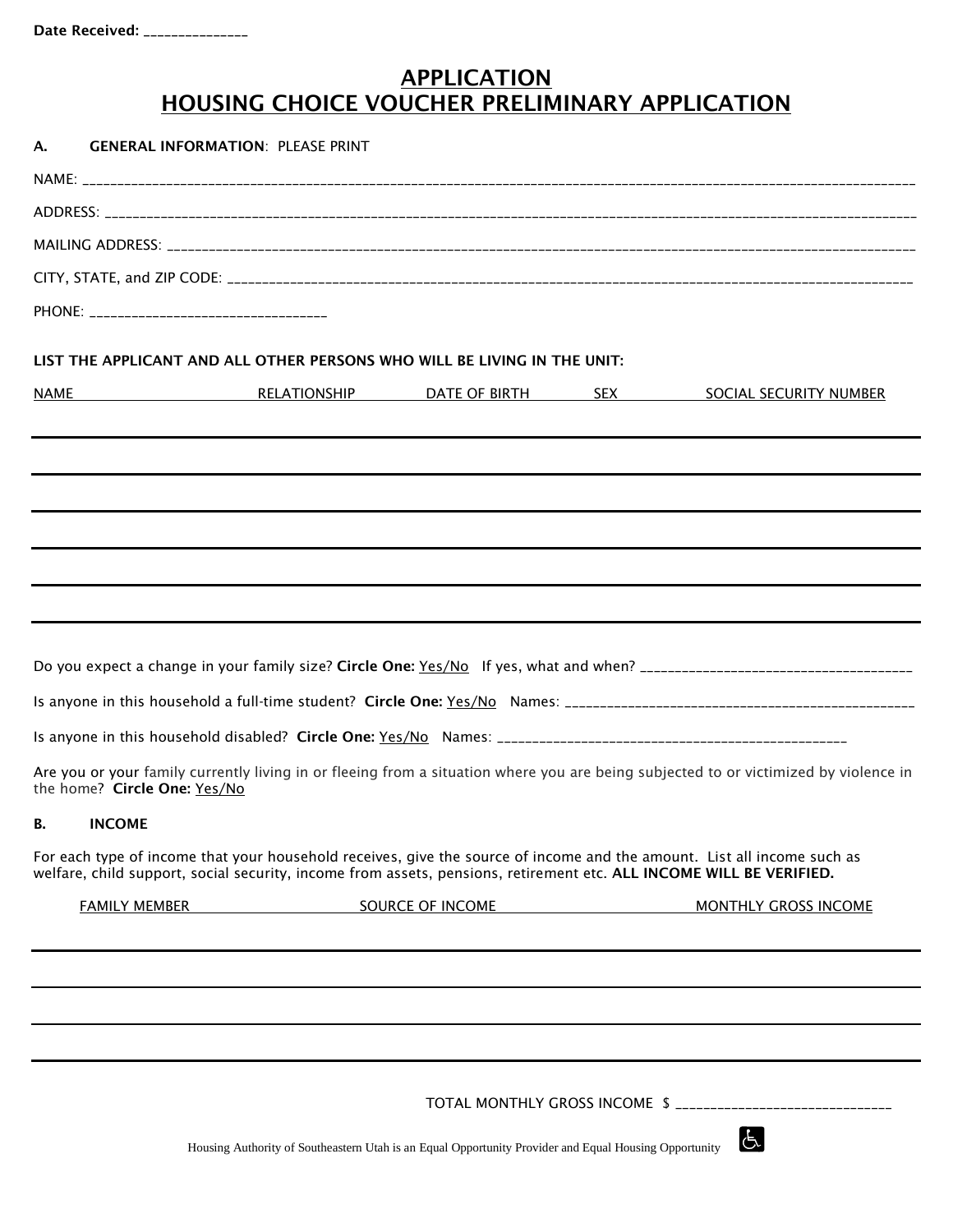#### C. ASSESTS

|                                |                   | BANK/BRANCH                                         | ACCOUNT# | KIND OF ACCOUNT                                                                                                     | <b>BALANCE</b> |
|--------------------------------|-------------------|-----------------------------------------------------|----------|---------------------------------------------------------------------------------------------------------------------|----------------|
| Checking Account(s)            |                   |                                                     |          |                                                                                                                     |                |
| Savings Account(s)             |                   |                                                     |          |                                                                                                                     |                |
|                                |                   |                                                     |          |                                                                                                                     |                |
| Trust Account(s)               |                   |                                                     |          |                                                                                                                     |                |
|                                |                   |                                                     |          |                                                                                                                     |                |
| <b>IRA</b>                     |                   |                                                     |          |                                                                                                                     |                |
| Savings Bonds                  |                   |                                                     |          |                                                                                                                     |                |
| Whole Life Insurance<br>Policy |                   |                                                     |          |                                                                                                                     |                |
|                                | 1. Real Property: |                                                     |          |                                                                                                                     |                |
|                                |                   |                                                     |          |                                                                                                                     |                |
|                                |                   |                                                     |          |                                                                                                                     |                |
|                                |                   |                                                     |          | Current Market Value? _________________________ Outstanding Mortgage Balance? ________________________________      |                |
|                                |                   |                                                     |          | Have you sold/disposed of any business, property, or other assets in the last 2 years? Circle One: Yes/No           |                |
|                                |                   |                                                     |          |                                                                                                                     |                |
|                                |                   |                                                     |          | Date of Sale/Disposition: __________________________ Market Value When Sold/Disposed of: __________________________ |                |
|                                |                   | Amount Sold/Disposed for: _________________________ |          |                                                                                                                     |                |
|                                |                   |                                                     |          | Here you call an above array and was a subject when a safe in the work for your $\Omega$ Chale One. Ver We          |                |

LIST ALL CHECKING AND SAVINGS ACCOUNTS AND ANY OTHER ASSET YOUR HOUSEHOLD RECEIVES:

Have you sold or given away real property or other assets in the past two years? Circle One: Yes/No If yes, what is the current market value of the asset? \_\_\_\_\_\_\_\_\_\_\_\_\_\_\_\_\_\_\_\_\_\_\_\_\_\_

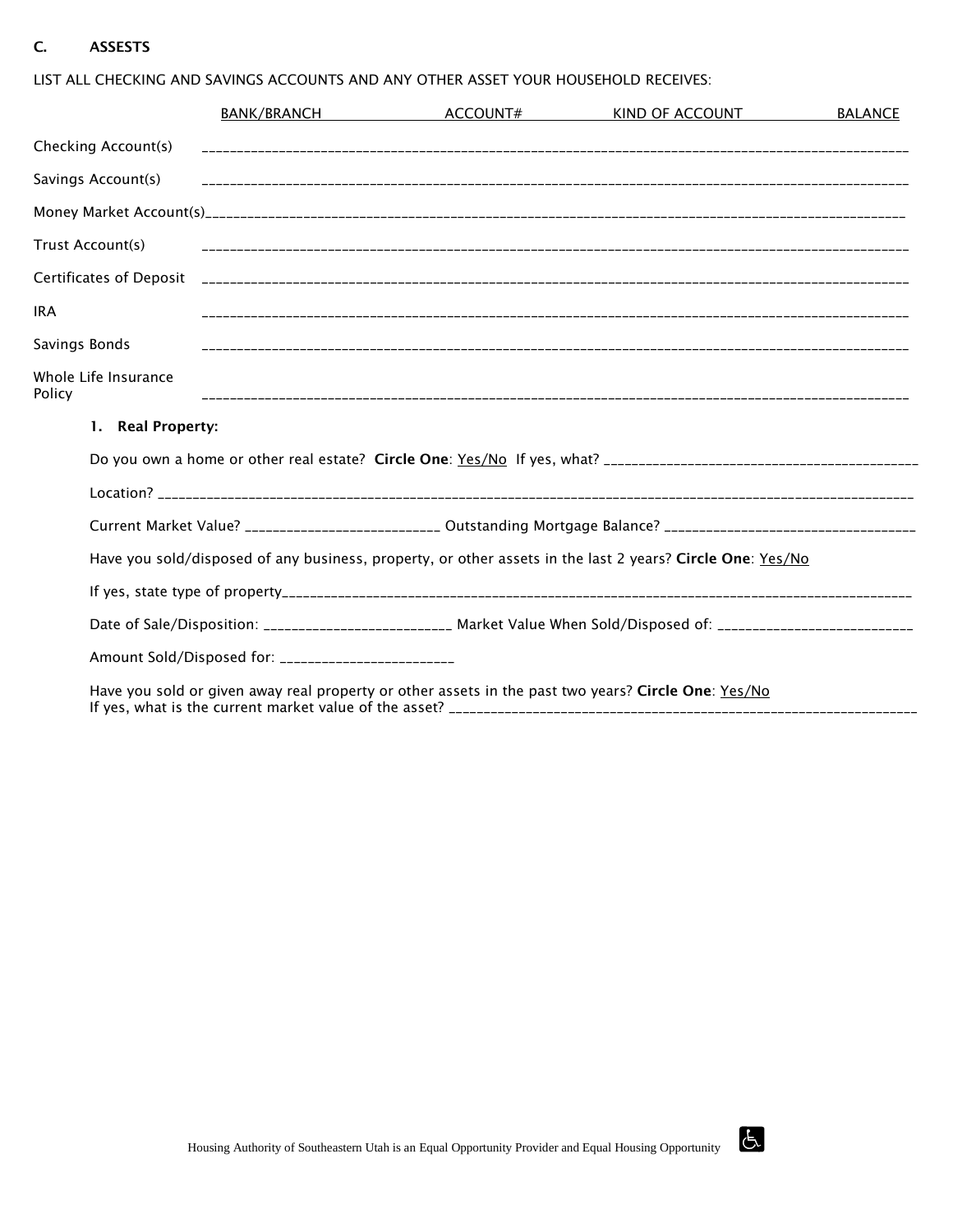#### D. MEDICAL EXPENSES

Medical Expenses: Complete this part ONLY if head of household, spouse or minor is 62 years or older, handicapped/or disabled.

| Medical Premiums: Monthly Amount:                                                                     | $\sim$                                                                                                                  |
|-------------------------------------------------------------------------------------------------------|-------------------------------------------------------------------------------------------------------------------------|
| Medical Insurance Coverage                                                                            | $S$ ________________                                                                                                    |
|                                                                                                       |                                                                                                                         |
|                                                                                                       | Anticipated Medical Expenses NOT neither covered by Insurance NOR reimbursed: Monthly Amount \$________________________ |
| Medical Bills or Outstanding Cost which you are making monthly payments:                              | Monthly Amount \$______________________________                                                                         |
| Medical related travel costs:                                                                         | Monthly Amount \$ ____________________________                                                                          |
| Any other medical expenses: List type and amount:                                                     |                                                                                                                         |
|                                                                                                       | Monthly Amount \$ _____________________________                                                                         |
|                                                                                                       | Monthly Amount \$ ____________________________                                                                          |
| E.<br><b>CHILDCARE EXPENSES</b>                                                                       |                                                                                                                         |
| Complete for households with minors less than 13 years of age ONLY.<br>Name(s) of children cared for: |                                                                                                                         |
|                                                                                                       |                                                                                                                         |
|                                                                                                       |                                                                                                                         |
| Name of Child Care Provider, if applicable:                                                           |                                                                                                                         |
|                                                                                                       |                                                                                                                         |

| Phone.                                        |  |
|-----------------------------------------------|--|
| Weekly cost of childcare due to employment \$ |  |

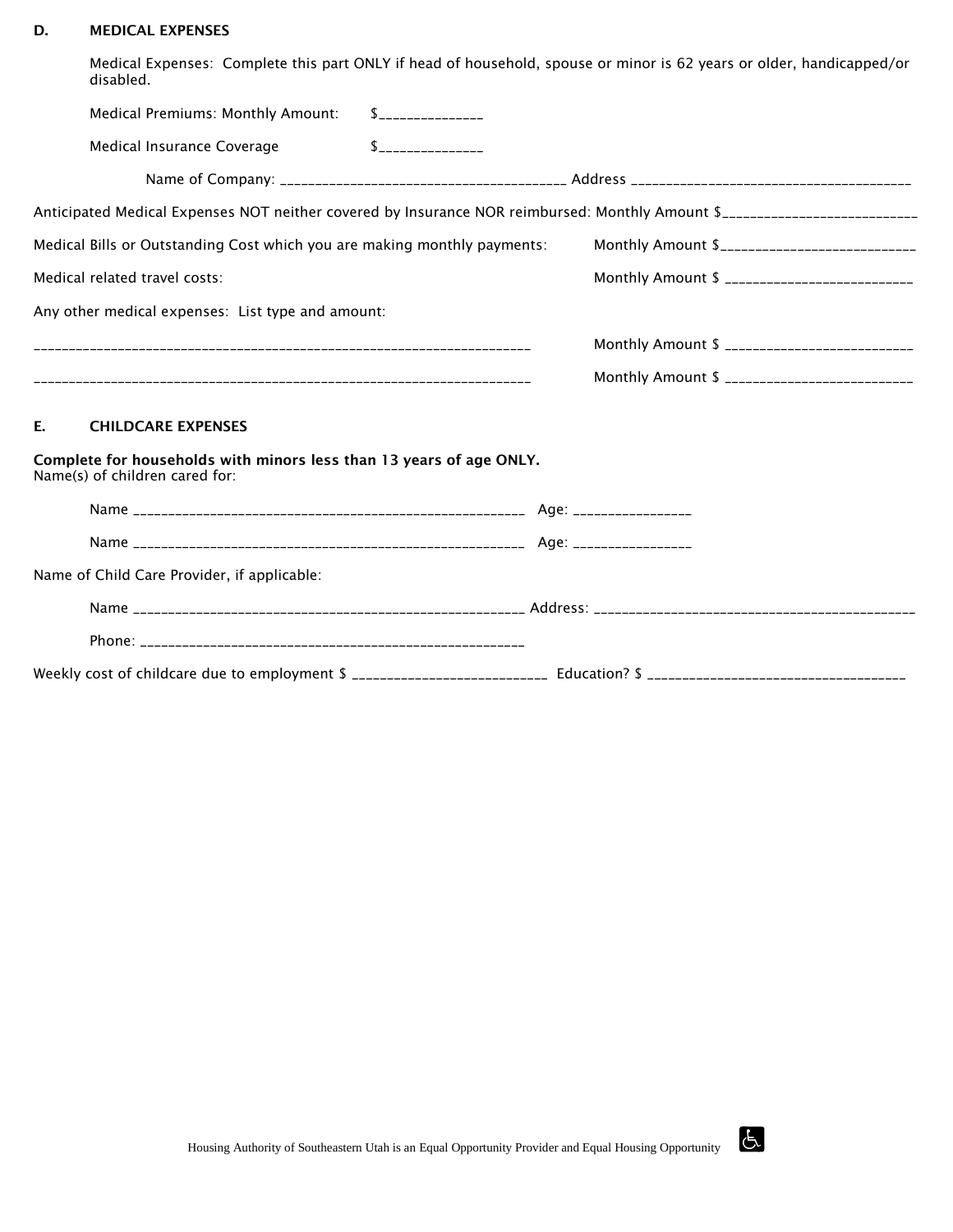#### F. PAST RENTAL HISTORY

COMPLETE THE FOLLOWING INFORMATION ON THE PAST TWO (2) YEARS OF RESIDENCY. (Additional listing may be listed at the end of this application).

|    | Present Address:                                                                                                                        |                                                                                                       |                                                                     |                                                                                                                            |
|----|-----------------------------------------------------------------------------------------------------------------------------------------|-------------------------------------------------------------------------------------------------------|---------------------------------------------------------------------|----------------------------------------------------------------------------------------------------------------------------|
|    |                                                                                                                                         |                                                                                                       |                                                                     |                                                                                                                            |
|    |                                                                                                                                         |                                                                                                       |                                                                     |                                                                                                                            |
|    |                                                                                                                                         |                                                                                                       |                                                                     |                                                                                                                            |
|    |                                                                                                                                         |                                                                                                       |                                                                     |                                                                                                                            |
|    |                                                                                                                                         |                                                                                                       |                                                                     |                                                                                                                            |
|    |                                                                                                                                         |                                                                                                       |                                                                     |                                                                                                                            |
|    | Former Address:                                                                                                                         |                                                                                                       |                                                                     |                                                                                                                            |
|    |                                                                                                                                         |                                                                                                       |                                                                     |                                                                                                                            |
|    |                                                                                                                                         |                                                                                                       |                                                                     |                                                                                                                            |
|    |                                                                                                                                         |                                                                                                       |                                                                     |                                                                                                                            |
|    |                                                                                                                                         |                                                                                                       |                                                                     |                                                                                                                            |
|    |                                                                                                                                         |                                                                                                       |                                                                     |                                                                                                                            |
|    |                                                                                                                                         |                                                                                                       |                                                                     |                                                                                                                            |
|    |                                                                                                                                         |                                                                                                       |                                                                     |                                                                                                                            |
|    |                                                                                                                                         |                                                                                                       |                                                                     |                                                                                                                            |
| G. | <b>OTHER INFORMATION</b>                                                                                                                |                                                                                                       |                                                                     |                                                                                                                            |
|    | Presently Are You:                                                                                                                      |                                                                                                       | Marital Status:                                                     |                                                                                                                            |
|    | $-$ Renting<br>__ Own<br>__ Living with Relative/Friend<br>__ Homeless<br>__ Other: _________________________                           |                                                                                                       | __ Married<br>__ Divorce<br>__ Single<br>__ Widowed<br>__ Separated | __ Living with Another Adult                                                                                               |
|    | Would you benefit from the features of a specially designed unit? ________________ If yes, what features do you require?                |                                                                                                       |                                                                     |                                                                                                                            |
|    | known as Section 8 Certificates or Vouchers? Circle One: Yes/No<br>If yes, state who and their relationship to you and briefly explain: |                                                                                                       |                                                                     | Has any member of your household ever lived in Public Housing or has received the Housing Choice Voucher Program, formerly |
|    | 8 Certificates or Vouchers? Circle One: Yes/No<br>If yes, state who and their relationship to you and briefly explain:                  |                                                                                                       |                                                                     | Has any member of your household ever been terminated from the Housing Choice Voucher program, formerly known as Section   |
|    |                                                                                                                                         | Housing Authority of Southeastern Utah is an Equal Opportunity Provider and Equal Housing Opportunity |                                                                     | Ġ.                                                                                                                         |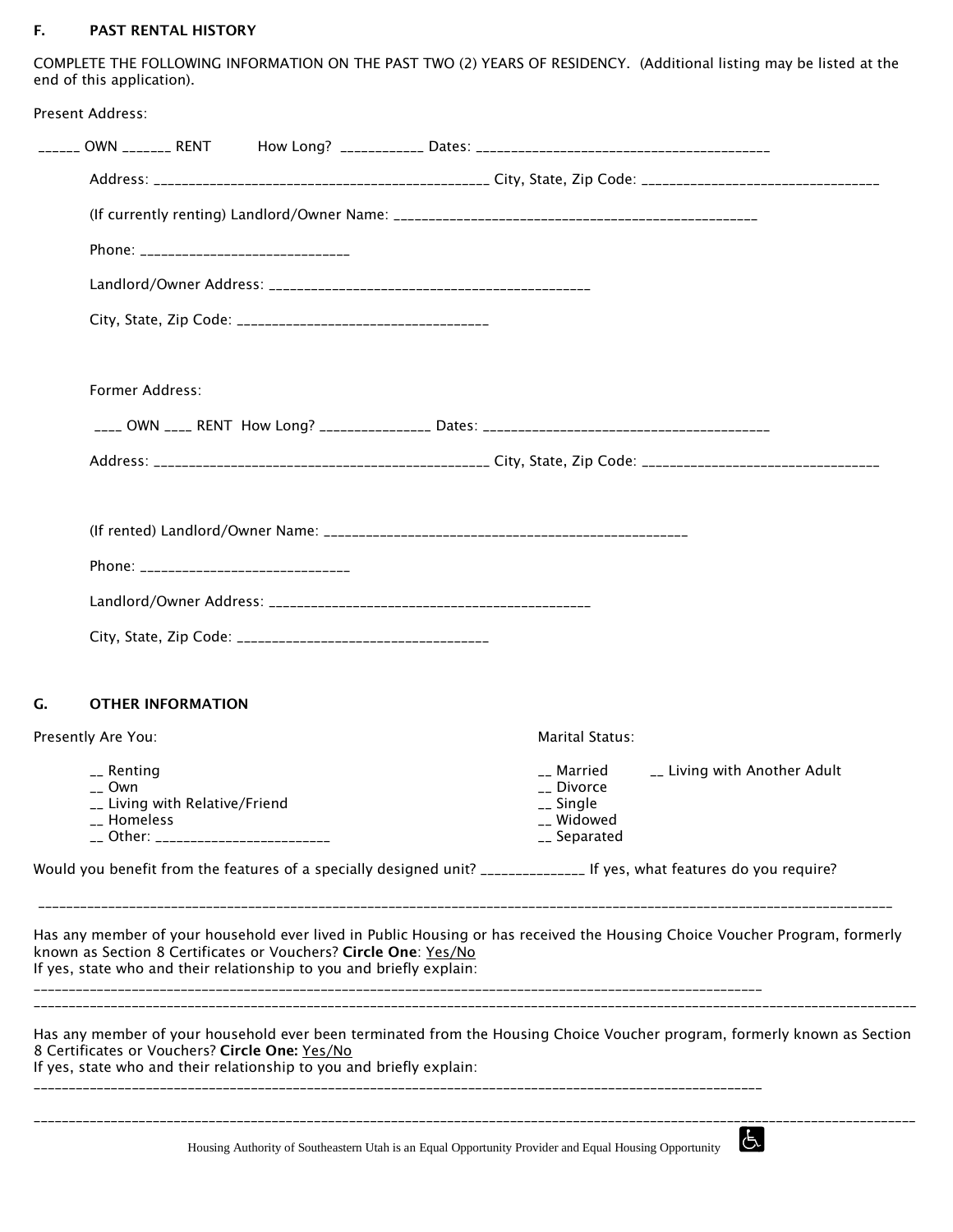|                                                                                                                                                              | Has any member of your household ever been convicted or charged with a crime? Circle One: Yes/No              |
|--------------------------------------------------------------------------------------------------------------------------------------------------------------|---------------------------------------------------------------------------------------------------------------|
| If yes, state who and their relationship to you and briefly explain?                                                                                         |                                                                                                               |
| Is any member of your household currently on probation or parole? Circle One: Yes/No<br>If yes, state who and their relationship to you and briefly explain: |                                                                                                               |
| Please provide contact information of your probation or parole officer, if applicable:                                                                       |                                                                                                               |
|                                                                                                                                                              | Are you a U.S. Citizen? Circle One: Yes/No If No, do you have Eligible Immigration Status? Circle One: Yes/No |
| IN CASE OF EMERGENCY, CONTACT:                                                                                                                               |                                                                                                               |
|                                                                                                                                                              |                                                                                                               |
|                                                                                                                                                              |                                                                                                               |

ADDRESS: \_\_\_\_\_\_\_\_\_\_\_\_\_\_\_\_\_\_\_\_\_\_\_\_\_\_\_\_\_\_\_\_\_\_\_\_\_\_\_\_\_\_\_\_\_\_\_\_\_\_\_\_ CITY: \_\_\_\_\_\_\_\_\_\_\_\_\_\_\_\_\_\_\_\_\_\_\_\_\_\_\_\_\_\_ STATE: \_\_\_\_\_\_\_\_\_\_\_

ZIPCODE: \_\_\_\_\_\_\_\_\_\_\_\_\_\_\_\_\_\_\_

Please provide the following information.

"The information regarding race, ethnicity, and sex designation solicited on this application is requested in order to assure the Federal Government, acting through the Rural Housing Services that the Federal laws prohibiting discrimination against tenant application on the basis of race, color, national origin, religion, sex, familial status, age, and disability are complied with. You are not required to furnish this information but are encouraged to do so. This information will not be used in evaluating your application or to discriminate against you in any way. However, if you chose not to furnish it, the owner is required to note the race, ethnicity, and sex of individual applicants on the basis of visu8al observation or surname."

| Check One:                                         | Check One:                                                                                                                                | Check One: Gender |
|----------------------------------------------------|-------------------------------------------------------------------------------------------------------------------------------------------|-------------------|
| __ Hispanic or Latino<br>__ Non-Hispanic or Latino | __ American Indian or Alaskan Native<br>__ Asian<br>__ Black or African American<br>__ Native Hawaiian or Other Pacific Islander<br>White | Male<br>Female    |

If you are applying for a preference, please check which preference and provide supporting documentation:

\_\_ Local (live in Grand and San Juan counties at time of application)

\_\_ Disability (head or spouse has a disability as defined in Section 223 of the Social Security Act [42 U.S.C. 423], or who has a developmental disability as defined in Section 102[7] of the Developmental Disabilities Assistance and Bill of Rights Act [42 U.S.C. 6001 {7}]).

\_\_ Working (employed for 12 consecutive months in Grand and San Juan counties)

\_\_ Victim of Domestic Abuse (family has been displaced as a result of fleeing violence in the home or living in situation where they are subject to violence. Evidence can be from law enforcement or social security agencies)

\_\_\_\_\_\_\_\_\_\_\_\_\_\_\_\_\_\_\_\_\_\_\_\_\_\_\_\_\_\_\_\_\_\_\_\_\_\_\_\_\_\_\_\_\_\_\_\_\_\_\_\_\_\_\_\_\_\_\_\_\_\_\_\_\_\_\_\_\_\_\_\_\_\_\_\_\_\_\_\_\_\_\_\_\_\_\_\_\_\_\_\_\_\_\_\_\_\_\_\_\_\_\_\_\_\_\_\_\_\_\_\_\_\_\_\_\_\_\_\_\_\_\_\_\_\_

\_\_\_\_\_\_\_\_\_\_\_\_\_\_\_\_\_\_\_\_\_\_\_\_\_\_\_\_\_\_\_\_\_\_\_\_\_\_\_\_\_\_\_\_\_\_\_\_\_\_\_\_\_\_\_\_\_\_\_\_\_\_\_\_\_\_\_\_\_\_\_\_\_\_\_\_\_\_\_\_\_\_\_\_\_\_\_\_\_\_\_\_\_\_\_\_\_\_\_\_\_\_\_\_\_\_\_\_\_\_\_\_\_\_\_\_\_\_\_\_\_\_\_\_\_\_

Please use the space below to provide any additional information you may have:

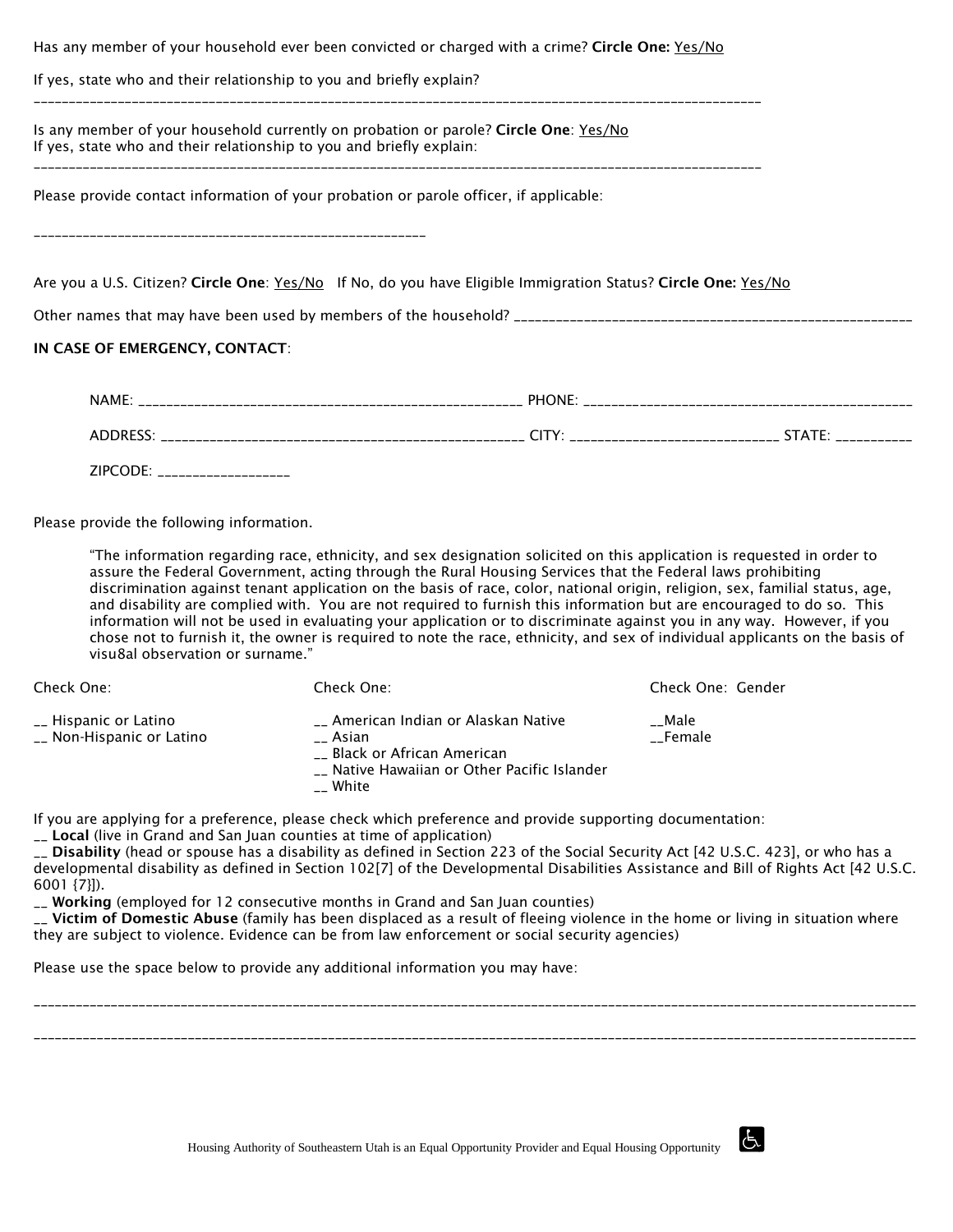Everything that I/we have stated in this application is true and correct to the best of my knowledge. I/we understand that false statements are grounds for denial or termination of assistance. I understand that the Housing Authority will only retain this application and all copied support documents as required by the Department of Public Housing and Development. You are authorized to obtain information from present and former landlords and employers and to ask questions about their experience with me. You are further authorized in the future to share information about my tenancy with prospective landlords.

I/we understand that this is not a contract and does not bind either party. The above information is full, true, and complete to the best of my/our knowledge. I/we have no objectives to the above statements being verified. I/we certify that the unit will serve as the household's primary residence.

\_\_\_\_\_\_\_\_\_\_\_\_\_\_\_\_\_\_\_\_\_\_\_\_\_\_\_\_\_\_\_\_\_\_\_\_\_\_\_\_\_\_\_\_\_\_\_\_\_\_\_\_\_\_\_\_\_\_\_\_\_\_\_\_\_ \_\_\_\_\_\_\_\_\_\_\_\_\_\_\_\_\_\_\_\_\_\_\_\_\_\_\_\_\_\_\_\_\_\_\_\_\_\_\_\_ Head of Household Signature **Date of American Structure Control** Date Date

Co-Head Signature **Date** Date of **Date 2018** 

\_\_\_\_\_\_\_\_\_\_\_\_\_\_\_\_\_\_\_\_\_\_\_\_\_\_\_\_\_\_\_\_\_\_\_\_\_\_\_\_\_\_\_\_\_\_\_\_\_\_\_\_\_\_\_\_\_\_\_\_\_\_\_\_ \_\_\_\_\_\_\_\_\_\_\_\_\_\_\_\_\_\_\_\_\_\_\_\_\_\_\_\_\_\_\_\_\_\_\_\_\_\_\_\_

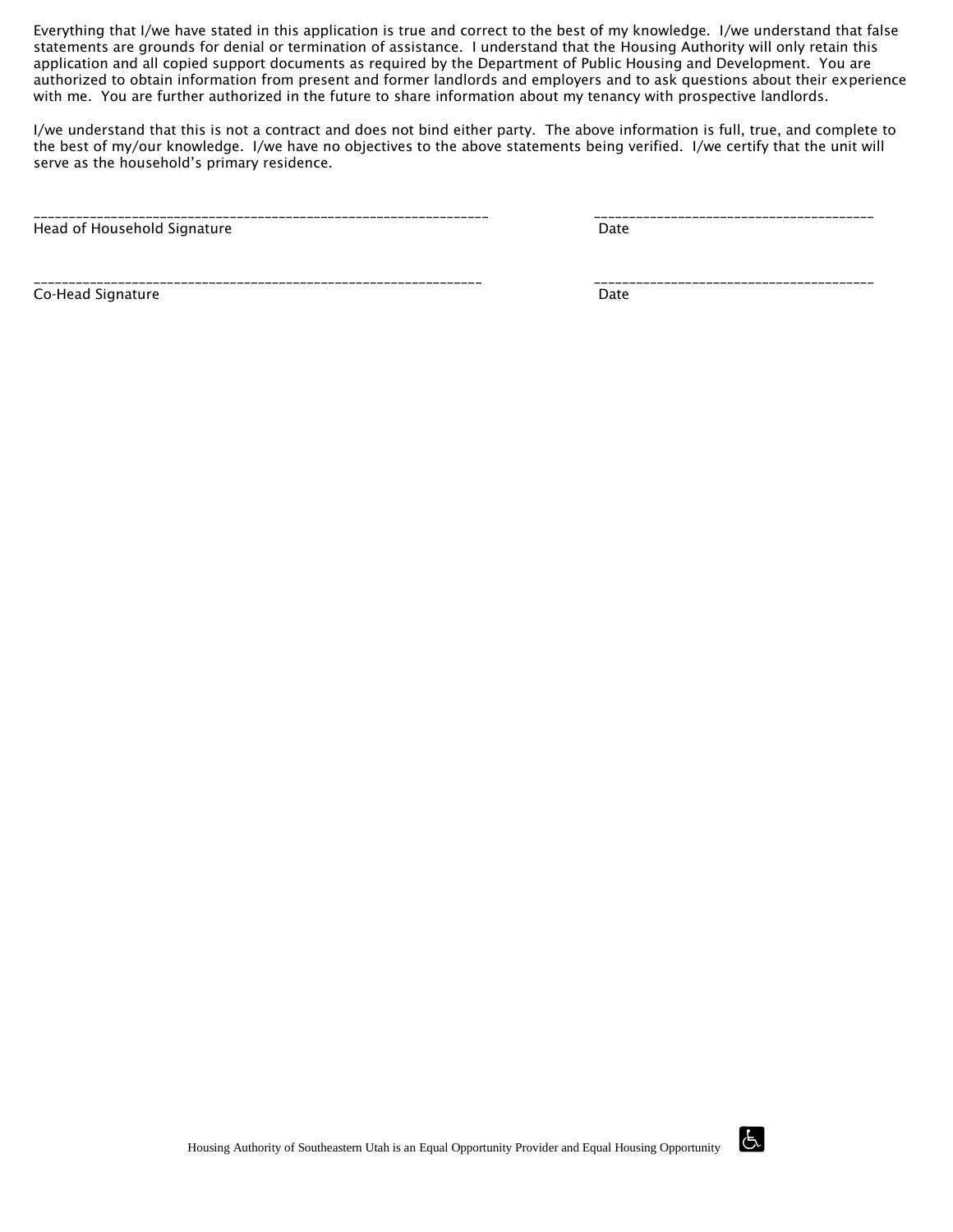## INCOME VERIFICATION

|  | GENERAL: |
|--|----------|
|  |          |

 $\square$  I am not self-employed and have attached the following verification of sources of income:

|        | П      | Check Stubs from the following employer(s) |
|--------|--------|--------------------------------------------|
|        |        |                                            |
|        |        |                                            |
|        |        |                                            |
|        | $\Box$ | <b>TANF</b>                                |
|        | $\Box$ | Social Security Benefits                   |
|        | $\Box$ | Alimony                                    |
|        | $\Box$ | Veteran's Administration Benefits          |
|        | $\Box$ | Other (Please list):                       |
|        |        |                                            |
|        |        | ------------------------------------       |
|        |        | ---------------------------------          |
| $\sim$ |        |                                            |

SELF-EMPLOYED:

 $\Box$  I am self-employed and have attached copies of my individual federal and state income tax returns for the immediately preceding three calendar years for which such income tax returns were filed, (or, if not filed, were not required to be filed), and certify that the information shown on such income tax returns is true and complete to the best of my knowledge and that any income tax returns not filed were not required to be filed.

Signature Date Date Date Date Date

\_\_\_\_\_\_\_\_\_\_\_\_\_\_\_\_\_\_\_\_\_\_\_\_\_\_\_\_\_\_\_\_\_\_\_\_\_\_\_\_\_\_\_ \_\_\_\_\_\_\_\_\_\_\_\_\_\_\_\_\_\_\_\_\_\_\_\_\_\_\_\_\_\_\_\_\_\_

Spouse or Other Adult Signature The Chate Date

\_\_\_\_\_\_\_\_\_\_\_\_\_\_\_\_\_\_\_\_\_\_\_\_\_\_\_\_\_\_\_\_\_\_\_\_\_\_\_\_\_\_\_ \_\_\_\_\_\_\_\_\_\_\_\_\_\_\_\_\_\_\_\_\_\_\_\_\_\_\_\_\_\_\_\_\_\_

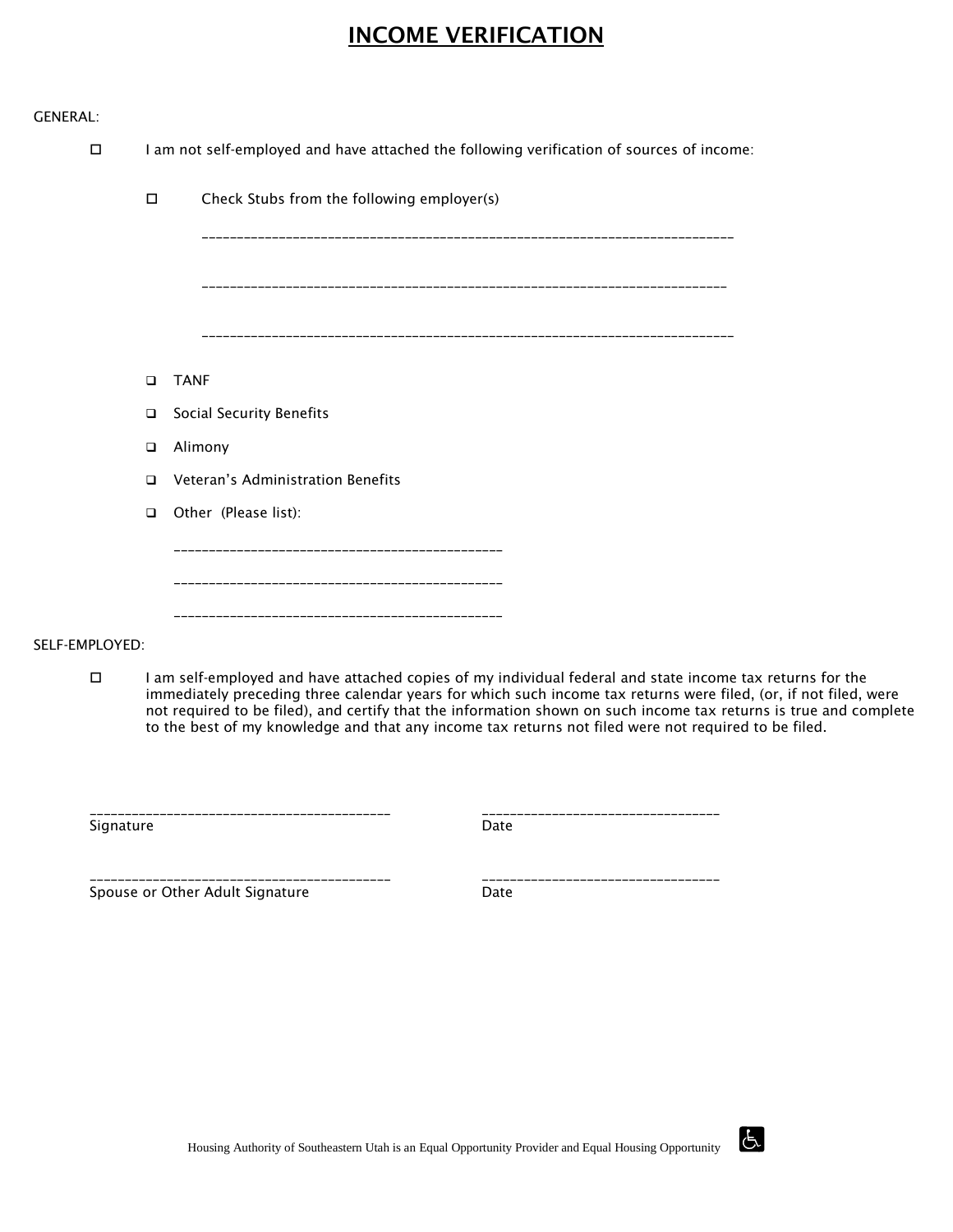### UNEMPLOYED APPLICANT'S AFFIDAVIT

- 1. Check (a) or (b) as applicable:
- \_\_\_\_(a) I am not presently employed but anticipate becoming employed within the next twelve months.
- \_\_\_\_(b) I am not presently employed and do not anticipate becoming employed within the next twelve months.
- 2. Based on my past work experience, skills, and income history as reflected in my income tax return for the most recent tax year (copy attached) and with adjustments to reflect circumstances anticipated within the next twelve months; I expect to earn \$\_\_\_\_\_\_\_\_\_\_\_\_\_\_\_\_ per year when I become employed.

Applicant's Signature

Dated this \_\_\_\_\_\_\_\_\_\_\_\_\_day of \_\_\_\_\_\_\_\_\_\_\_\_\_\_\_\_\_\_\_\_, 20\_\_\_\_\_\_\_\_\_

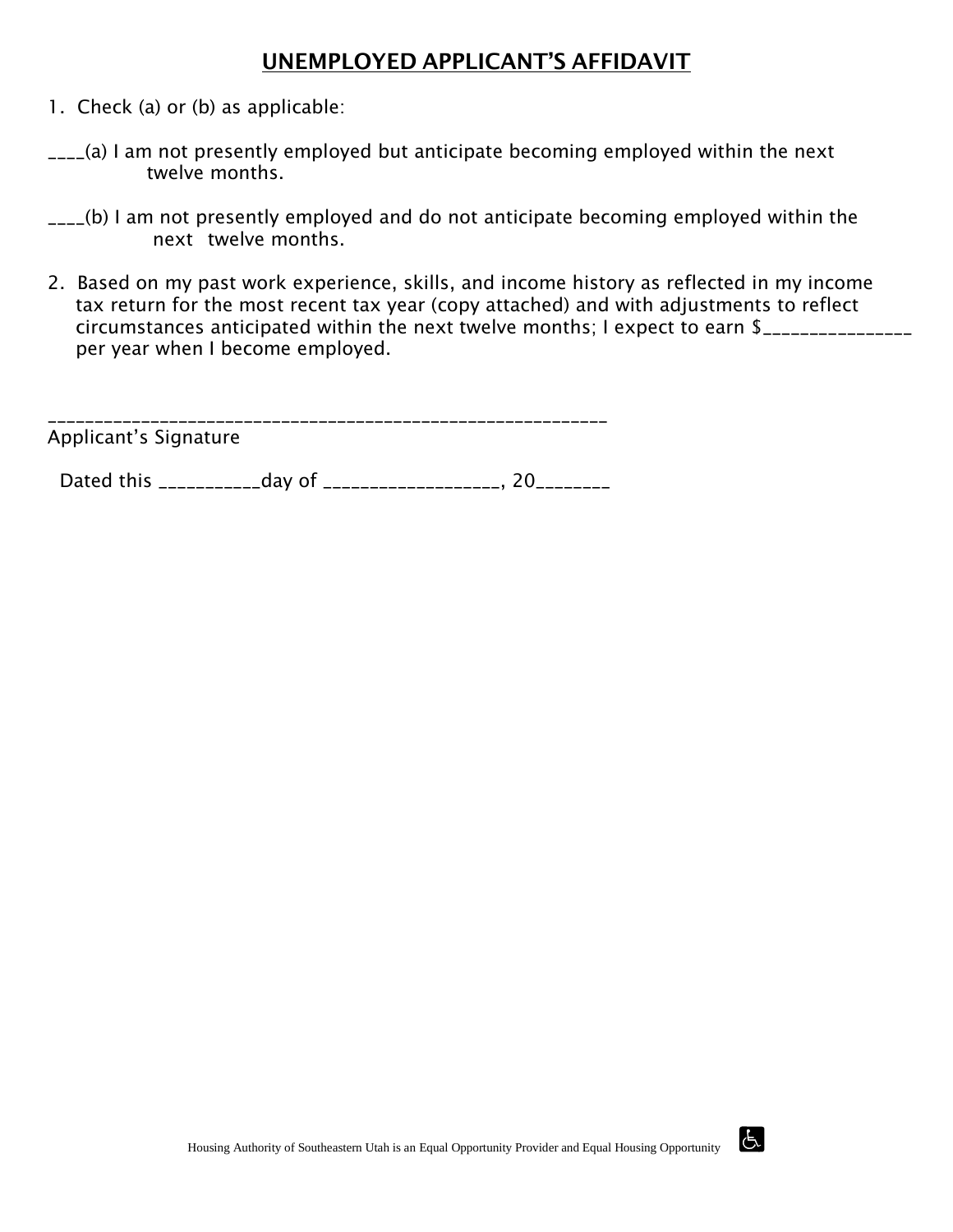## **ASSET VERIFICATION**

I hereby grant you permission to disclose information regarding my assets to The Housing Authority of Southeastern Utah, to determine income eligibility for the Section 8 Housing Choice Voucher Program.

| Signature                                                                                             | Date                           |                                    |
|-------------------------------------------------------------------------------------------------------|--------------------------------|------------------------------------|
| Please send to:<br>Housing Authority of Southeastern Utah<br>321 East Center Street<br>Moab, UT 84532 |                                | Bank Name, Address, and Fax Number |
| <b>Account Type</b>                                                                                   |                                |                                    |
| <b>Account Number</b>                                                                                 |                                |                                    |
| To Be Filled Out by Bank:                                                                             |                                |                                    |
| Type of Asset/ Account Number                                                                         | Value of Asset*/ Interest Rate | Annual Income from Asset           |

\_\_\_\_\_\_\_\_\_\_\_\_\_\_\_\_\_\_\_\_\_\_\_\_\_ \_\_\_\_\_\_\_\_\_\_\_\_\_\_\_\_\_\_\_\_\_\_\_\_ \_\_\_\_\_\_\_\_\_\_\_\_\_\_\_\_\_\_\_\_\_\_\_ \_\_\_\_\_\_\_\_\_\_\_\_\_\_\_\_\_\_\_\_\_\_\_\_\_ \_\_\_\_\_\_\_\_\_\_\_\_\_\_\_\_\_\_\_\_\_\_\_\_ \_\_\_\_\_\_\_\_\_\_\_\_\_\_\_\_\_\_\_\_\_\_\_ \_\_\_\_\_\_\_\_\_\_\_\_\_\_\_\_\_\_\_\_\_\_\_\_\_ \_\_\_\_\_\_\_\_\_\_\_\_\_\_\_\_\_\_\_\_\_\_\_\_ \_\_\_\_\_\_\_\_\_\_\_\_\_\_\_\_\_\_\_\_\_\_\_

\* If asset is a checking account, please provide 6 months average of value of asset.

\_\_\_\_\_\_\_\_\_\_\_\_\_\_\_\_\_\_\_\_\_\_\_\_\_\_\_\_\_\_\_\_\_\_\_\_\_\_\_ \_\_\_\_\_\_\_\_\_\_\_\_\_\_\_\_\_\_\_\_\_\_\_\_\_\_\_ Signature Date

\_\_\_\_\_\_\_\_\_\_\_\_\_\_\_\_\_\_\_\_\_\_\_\_\_\_\_\_\_\_\_\_\_\_\_\_\_\_\_

Title

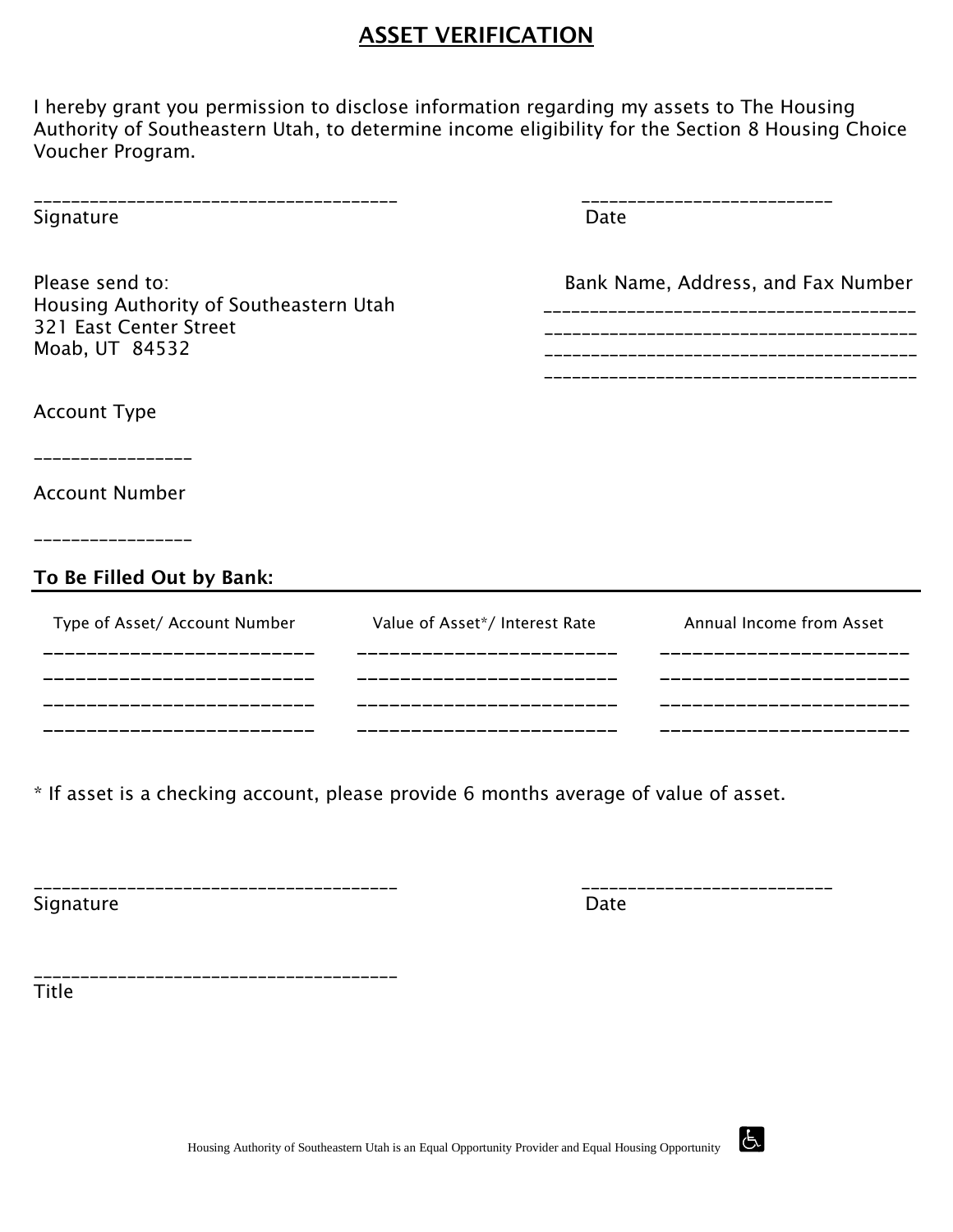### REQUEST FOR VERIFICATION OF EMPLOYMENT

The undersigned applicant has applied for rental assistance in a project receiving Federally Assisted funds. Income of prospective tenant must be verified.

#### TO: FROM: The Housing Authority of Southeastern Utah 321 East Center Street Moab, UT 84532

| By signing below, I authorize verification of my employment information: |
|--------------------------------------------------------------------------|

\_\_\_\_\_\_\_\_\_\_\_\_\_\_\_\_\_\_\_\_\_\_\_\_\_\_\_\_\_\_\_\_\_\_\_\_\_\_\_\_\_\_\_\_\_\_\_\_\_\_\_\_\_\_\_\_\_\_\_\_\_\_\_\_\_\_\_\_\_\_\_\_\_\_\_\_

#### PLEASE READ THIS INFORMATION CAREFULLY BEFORE CONTINUING:

APPLICANT DOES NOT COMPLETE THE INFORMATION BELOW APPLICANT DOES NOT SEND THIS INFORMATION TO BE DONE TO EMPLOYER APPLICANT MUST GIVE TO THE HOUSING AUTHORITY TO SEND TO EMPLOYER ONLY

#### TO BE COMPLETED BY EMPLOYER ONLY

| Date of Termination: _______________________                                             |                                                                                                                  |  |  |  |  |  |  |  |
|------------------------------------------------------------------------------------------|------------------------------------------------------------------------------------------------------------------|--|--|--|--|--|--|--|
| Frequency Paid: Please check one                                                         |                                                                                                                  |  |  |  |  |  |  |  |
| ___ Bi-Weekly (Every other week or 26 Pay Periods Per Year)                              |                                                                                                                  |  |  |  |  |  |  |  |
| ___ Semi-Monthly (Two times per Month or 24 Pay Periods Per Year)                        |                                                                                                                  |  |  |  |  |  |  |  |
| ___ Monthly (Paid once a Month, or 12 Pay Periods Per Year)                              |                                                                                                                  |  |  |  |  |  |  |  |
|                                                                                          |                                                                                                                  |  |  |  |  |  |  |  |
| If Paid Salary:                                                                          |                                                                                                                  |  |  |  |  |  |  |  |
|                                                                                          | ___ Amount Paid _______________________ Total Annual Salary Amount: ______________________________               |  |  |  |  |  |  |  |
| If Paid Hourly Wage:                                                                     |                                                                                                                  |  |  |  |  |  |  |  |
|                                                                                          | ___ Rate of Pay Per Hour \$___________________________________Commissions (Estimate Per Week)\$_________________ |  |  |  |  |  |  |  |
| Effective Date of Last Pay Increase: ________________                                    |                                                                                                                  |  |  |  |  |  |  |  |
|                                                                                          | Effective Date and Probability of Next Pay Increase: ___________ How Much? _______________________               |  |  |  |  |  |  |  |
| I hereby certify the statements above are true and complete to the best of my knowledge. |                                                                                                                  |  |  |  |  |  |  |  |
| Signed                                                                                   | <b>Title</b>                                                                                                     |  |  |  |  |  |  |  |
| ____________________________<br>Telephone Number<br>Date                                 | Name of Company<br>$\mathbf{r}$                                                                                  |  |  |  |  |  |  |  |

Housing Authority of Southeastern Utah is an Equal Opportunity Provider and Equal Housing Opportunity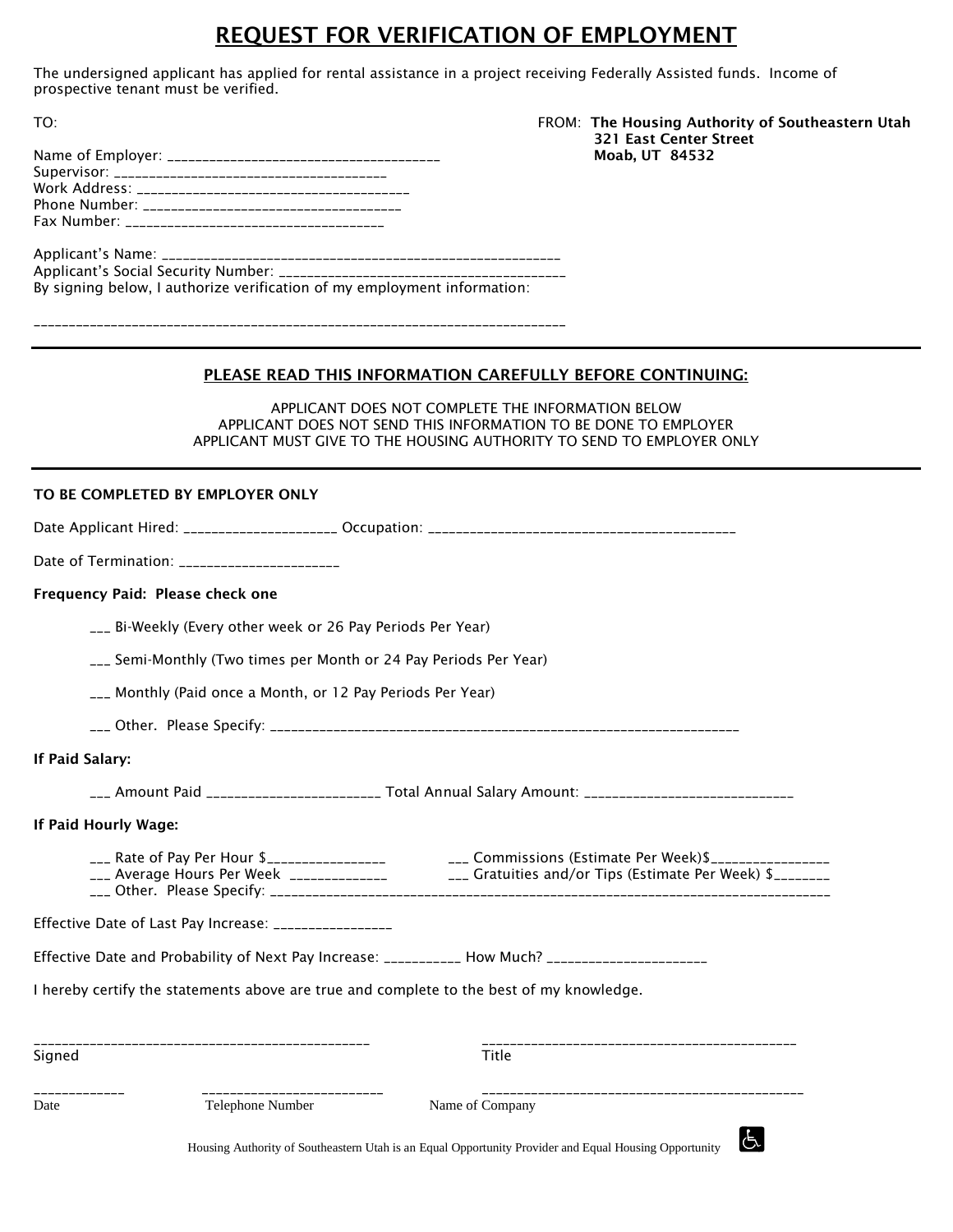### AUTHORIZATION FOR RELEASE OF INFORMATION

#### CONSENT

I authorize and direct any Federal, State, or local agency, organization, business, or individual to release the Housing Authority of Southeastern Utah (HASU), 321 East Center Street, Moab, Utah 84532, any information or materials needed to complete and verify my application for participation and/or to maintain my continued assistance. I understand and agree that this authorization is or the information obtained with its use may be given to and used by the Department of Housing and Urban Development (HUD) in administering and enforcing program rule and policies. I also consent for HUD or HASU to release information from my file about my rental history to HUD, credit bureaus, collection agencies, or potential landlords. This includes records of my payment history and violations of HASU policies.

#### INFORMATION COVERED

I understand that, depending upon program policies and requirements, previous information regarding me or my household may be needed. Verification and inquires that may be requested include, but are not limited to the following: Identity and Martial Status, including custody and support agencies

Medical or Child Care Allowances Employment, Income, and Assets Credit and Criminal Activity Residence and Rental Activity Handicapped Assistance

I understand this authorization cannot be used to obtain any information about me that is not pertinent to my eligibility for and continued participation in housing assistance programs.

#### GROUP OR INDIVIDUALS THAT MAY BE ASKED

The groups or individuals that may be asked to release information (depending upon program requirements) include, but are not limited to the following:

Current and Past Landlords Schools and College Public of Indian Housing Agencies Support and Alimony Providers Courts and Post Offices The State and Private Employment Agencies Law Enforcement Medical and Child Care Providers Welfare Agencies **Retirement Systems** Veterans Administration Credit Providers and Credit Bureaus Banks and other Financial Institutions Utility Companies

#### COMPUTER MATCHING NOTICE AND CONSENT

I understand and agree that HUD or HASU may conduct computer-matching programs to verify the information supplied for my application or recertification. If a computer match is done, I understand that I have a right to notification of any adverse information found and a chance to disprove that information. I consent that HASU and/or HUD may exchange information with other Federal, State, or local agencies, including but not limited to, State Employment Security Agencies, Department of Defense, Office of Personnel Management, the U.S. Postal Service, the Social Security Administration, Law enforcement agencies, and the State Welfare and Food Stamp Agencies.

#### **CONDITIONS**

I agree that a photocopy of this authorization may be used for the purposes stated above. This authorization will stay in effect for fourteen months from the date signed.

| HEAD OF HOUSEHOLD       | SPOUSE OR OTHER ADULT   |  |  |  |
|-------------------------|-------------------------|--|--|--|
| Social Security Number: | Social Security Number: |  |  |  |
| Printed Name:           | Printed Name:           |  |  |  |
| Signature:              | Signature:              |  |  |  |
|                         |                         |  |  |  |

Housing Authority of Southeastern Utah is an Equal Opportunity Provider and Equal Housing Opportunity

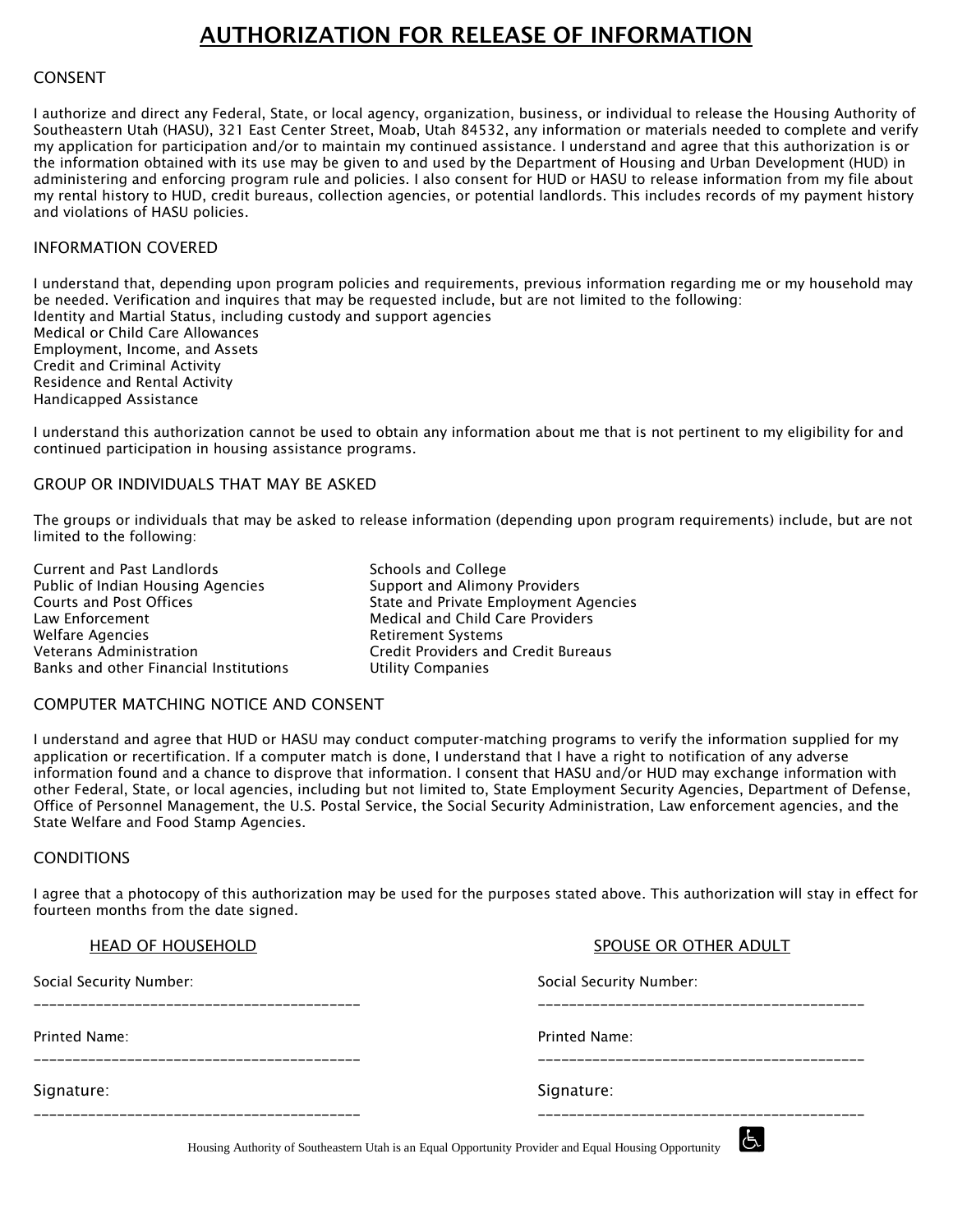## BACKGROUND CHECK APPLICATION

#### EACH ADULT IN THE HOUSEHOLD WILL NEED TO FILL OUT A SEPARATE FORM APPLICATIONS WHICH ARE NOT COMPLETED FULLY WILL BE REJECTED IDENTIFICATION WILL BE REQUIRED BY MEANS OF PHOHTO ID TO CONFIRM IDENTITY AND PROOF OF VALID SOCIAL SECURITY NUMBER BY DRIVER'S LICENSE, STATE ID, OR SOCIAL SECURITY CARD FILL OUT COMPLETELY AND LEGIBILY IN BLUE OR BLACK INK!

| (LAST)                                                                                                |          |  | (MIDDLE)                   |  |         |       |  |  |  |
|-------------------------------------------------------------------------------------------------------|----------|--|----------------------------|--|---------|-------|--|--|--|
|                                                                                                       |          |  |                            |  |         |       |  |  |  |
| MARTIAL STATUS: ______ SINGLE ______ MARRIED ______ DIVORCED ______ WIDOWED ______ SEPARATED          |          |  |                            |  |         |       |  |  |  |
|                                                                                                       | (STREET) |  | $\left(\text{CITY}\right)$ |  | (STATE) | (ZIP) |  |  |  |
| DRIVER'S LICENSE #/STATE: _____________________/_____ SOCIAL SECURITY NUMBER: _______-_____________   |          |  |                            |  |         |       |  |  |  |
| HEIGHT: _________ WEIGHT: _________ EYE COLOR: _________ HAIR COLOR: _________ SEX: _____ RACE: _____ |          |  |                            |  |         |       |  |  |  |
| I hereby make application to review my Criminal and Credit History record:                            |          |  |                            |  |         |       |  |  |  |
|                                                                                                       |          |  |                            |  |         |       |  |  |  |